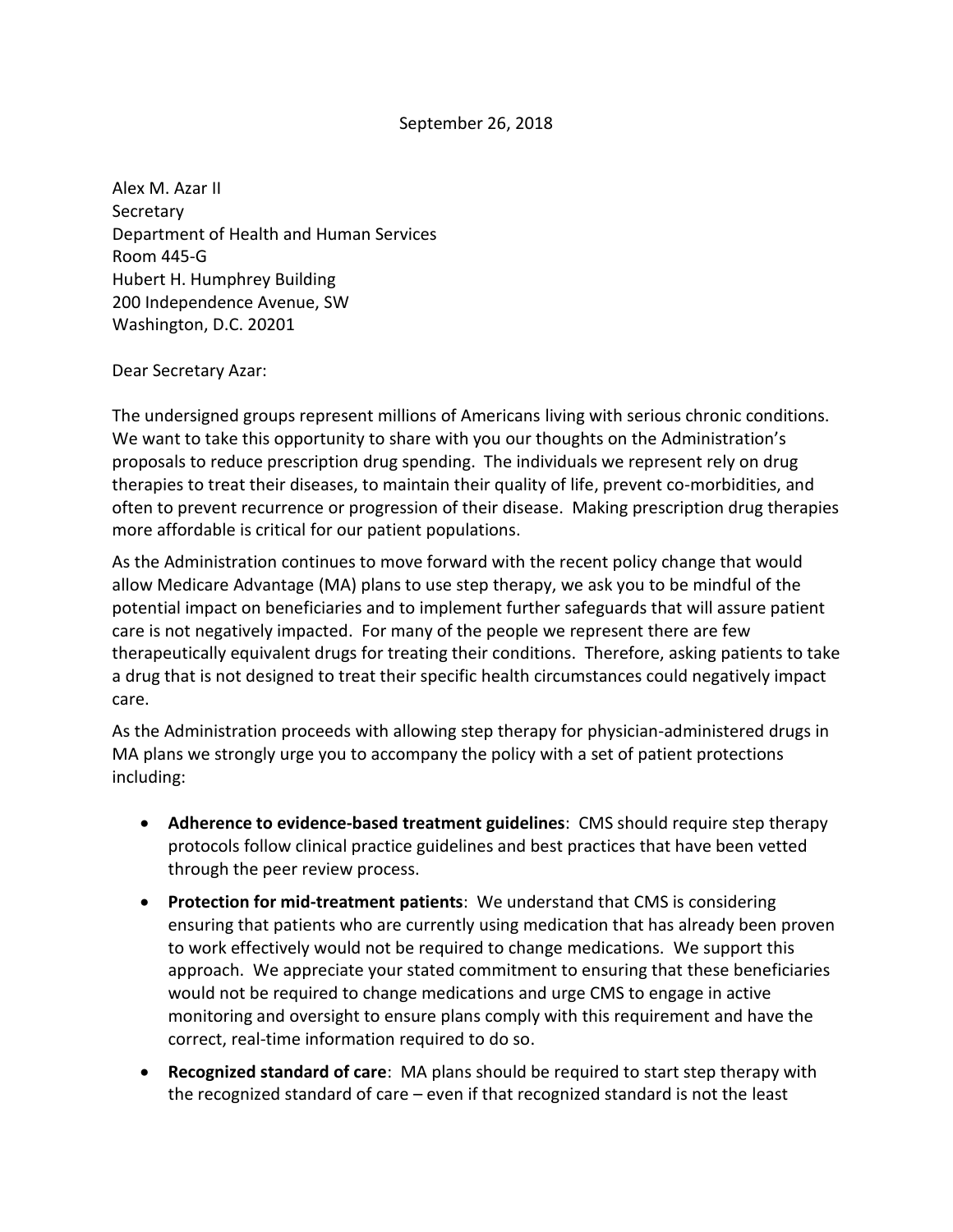expensive drug. We ask that CMS work with stakeholder groups to make sure that plans do not deny coverage to patients for medically necessary services including:

- $\circ$  Requiring step therapy to be aligned with evidence-based clinical practice guidelines and appropriate clinical evidence;
- o Ensuring that beneficiaries with chronic conditions who may have prior experience with a given drug (even if that experience was in a prior plan year), are not required to undergo step therapy requirements; and
- $\circ$  Ensuring that none of the policies or procedures implemented by plans are discriminatory.
- **A simple and expeditious exceptions & appeals process**: Treatment for patients who need a drug higher in the step protocol should not be delayed by a lengthy appeals process. While the new policy states beneficiaries can use the Part D exceptions process, CMS should closely monitor the extent to which exceptions are being sought to determine whether additional beneficiary protections (e.g., exemption of specific categories and classes of drugs) may be warranted.
- **Full transparency and oversight**: Medicare beneficiaries should know in advance of enrolling whether an MA plan uses restrictive step therapy and understand what impact it may have on access to needed treatments. While CMS intends to require plans to notify beneficiaries through the Annual Notice of Coverage (ANOC), those newly entering the MA plan may not be provided advance notice of this policy. Therefore, the Medicare.gov plan finder should also convey this information. We also encourage CMS to establish a system that will ensure plans comply with patient and provider protections to prevent discrimination. We request CMS collect and provide to the public information on how many patients are seeking exceptions and appeals, and details of how many are granted.

Thank you again for the opportunity to share our thoughts with you. We look forward to the opportunity to continue a dialogue about these important issues, and the potential impact on patients. If you have additional questions, or would like to discuss any of the issues addressed please reach out to Keysha Brooks-Coley, Vice President, Federal Advocacy, American Cancer Society Cancer Action Network at [keysha.brooks-coley@cancer.org](mailto:keysha.brooks-coley@cancer.org) or Eric Gascho, Vice President, Policy and Government Affairs, National Health Council at [Egascho@nhcouncil.org.](mailto:Egascho@nhcouncil.org)

Sincerely,

Academy of Medicine of Cleveland & Northern Ohio (AMCNO) Alliance of Dedicated Cancer Centers Alpha-1 Foundation American Academy of Allergy, Asthma & Immunology American Academy of Dermatology Association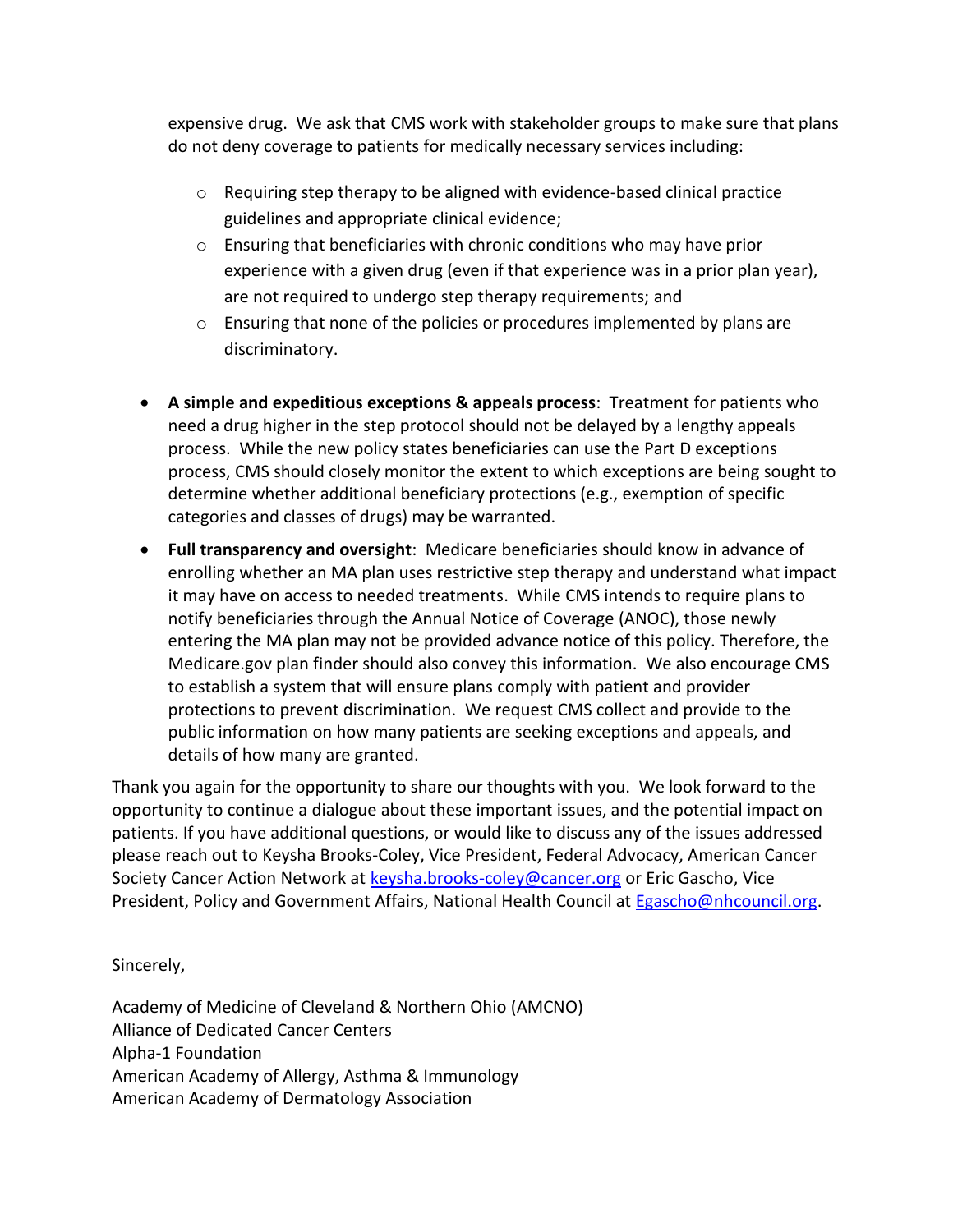American Association of Neurological Surgeons American Association on Health and Disability American Autoimmune Related Diseases Association American Cancer Society Cancer Action Network American Diabetes Association American Kidney Fund American Lung Association American Urological Association Arthritis Foundation Association of Oncology Social Work (AOSW) Beacon Charitable Pharmacy Bonnie J. Addario Lung Cancer Foundation CancerCare Caregiver Action Network Chronic Disease Coalition Congress of Neurological Surgeons Cystic Fibrosis Foundation Delaware Bioscience Association Delaware Ecumenical Council on Children Delaware HIV Consortium Diabetes Patient Advocacy Coalition Disability Rights Legal Center Epilepsy Foundation New England Epilepsy Foundation of Connecticut Fight Colorectal Cancer FORCE: Facing Our Risk of Cancer Empowered Global Healthy Living Foundation Global Liver Institute Hemophilia Association of the Capital Area Immune Deficiency Foundation International Myeloma Foundation Lung Cancer Alliance LUNGevity Foundation Lupus and Allied Diseases Association Lupus Foundation of America Lutheran Social Services Malecare Cancer Support Meals on Wheels of Wake County Medical Society of Delaware Mended Hearts Mended Little Hearts Men's Health Network Mental Health America Mental Health Association in New York State